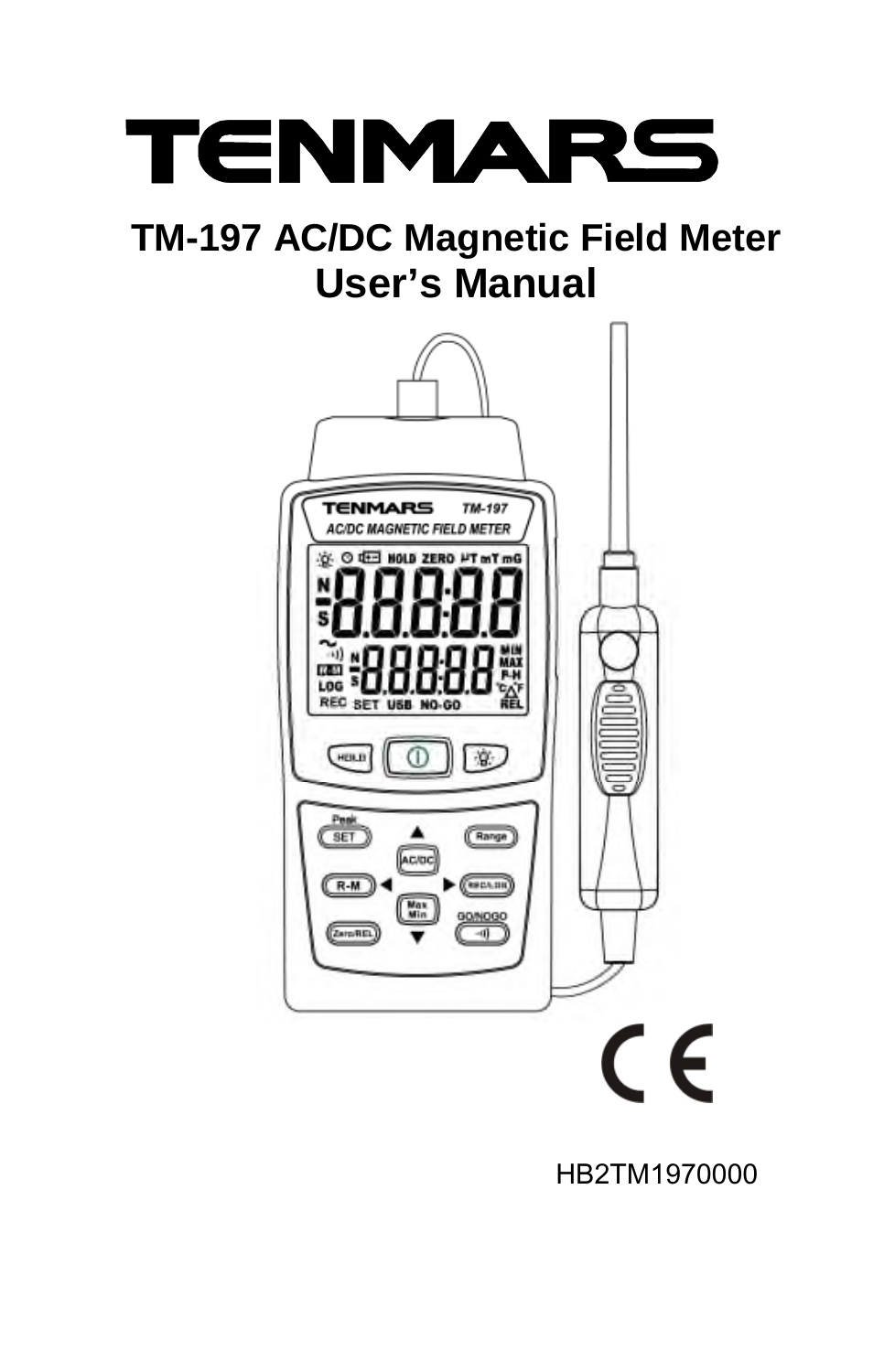# **Contents:**

| 1<br>2         |      |                                   |  |  |
|----------------|------|-----------------------------------|--|--|
| 3              |      |                                   |  |  |
| 4              |      |                                   |  |  |
| 5              |      |                                   |  |  |
|                | 5.1  |                                   |  |  |
|                | 5.2  |                                   |  |  |
|                | 5.3  |                                   |  |  |
|                | 5.4  |                                   |  |  |
|                | 5.5  | Manual Record for One Log 6       |  |  |
|                | 5.6  |                                   |  |  |
|                | 5.7  | Read the record data from RAM7    |  |  |
|                | 5.8  |                                   |  |  |
|                | 5.9  | The Max./Min. Values Hold: 7      |  |  |
|                | 5.10 |                                   |  |  |
|                | 5.11 |                                   |  |  |
|                | 5.12 | Manual range mode/Automatic range |  |  |
|                | mode | 8                                 |  |  |
|                | 5.13 | AC/DC Switching magnetic field8   |  |  |
|                | 5.14 |                                   |  |  |
| 6              |      |                                   |  |  |
| $\overline{7}$ |      |                                   |  |  |
| 8              |      |                                   |  |  |
| 9              |      |                                   |  |  |
|                |      |                                   |  |  |
| 10<br>11       |      |                                   |  |  |
|                |      |                                   |  |  |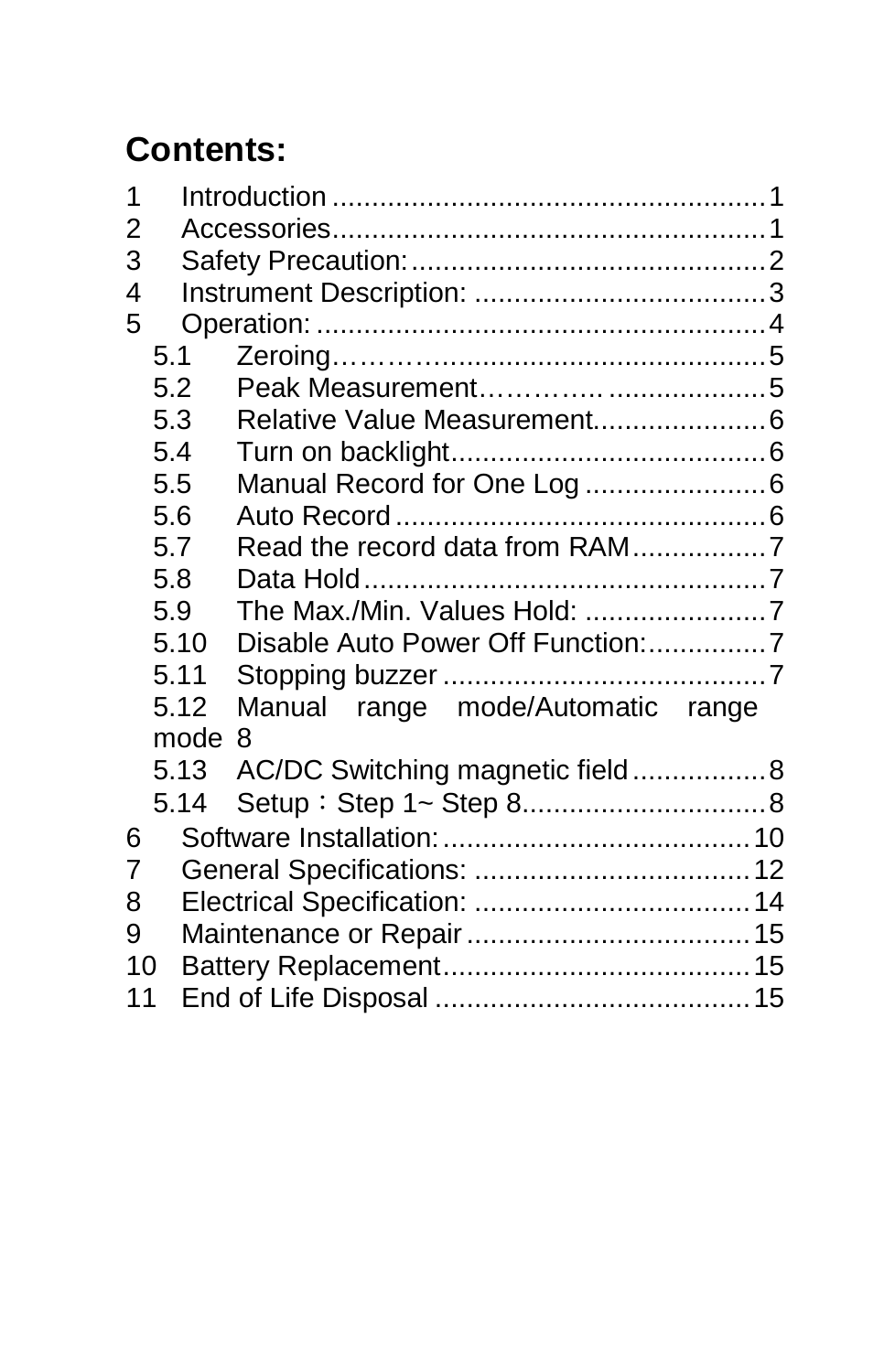# TENMARS

# **1** Introduction

- Measurement for the magnetic field generated from Direct Current (DC, with display by N/S Magnetic polarity) or Alternating Current (AC in 40-500Hz).
- Measurement for the residual magnetic after processing of mechanical parts
- Measurement for the magnetic field strength of magnetic applications
- Measurement for the residual magnetic generated from the stress after processing of stainless material
- Measurement for the magnetic force of magnetic materials
- Measurement for the various steel materials with natural magnetism
- Measurement for the magnetic field strength of motors in various electrical appliances
- Measurement for the magnetic field strength of permanent magnets
- Detection for the magnetic field of leakage generated from superconductive magnets

# **2 Accessories**

- 1 Meter
- 1 AC/DC magnetic probe
- 1 User's Manual
- 6 Battery 1.5V(UM4/AAA)
- 1 Carrying case
- 1 Power adapter DC 9V
- 1 USB cable and Installation disk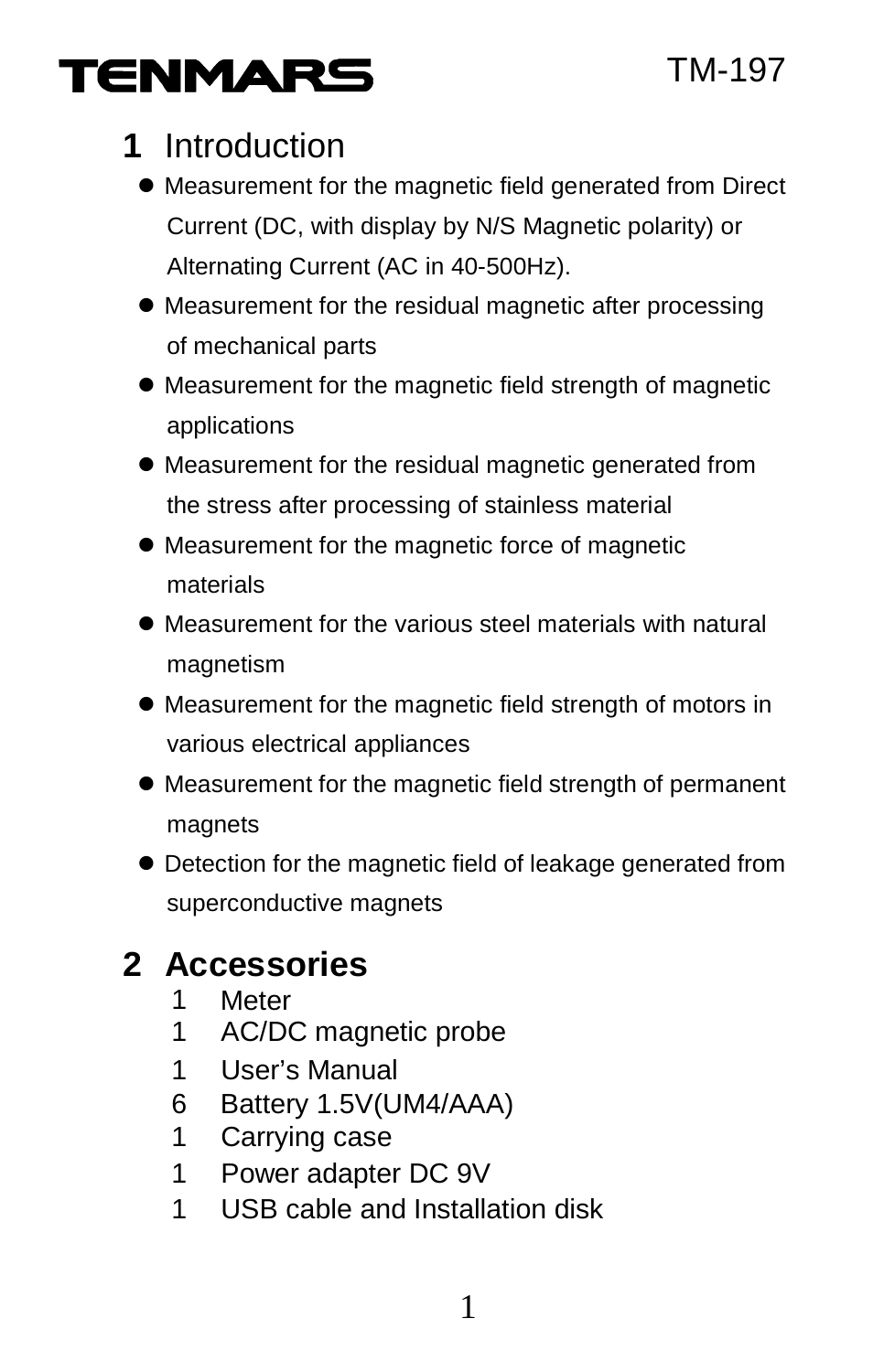

## **3 Safety Precaution:**



Caution! Please refer to this manual. Improper use may damage the meter and its components.

Complies with European Directive.

- Do not operate in environments with flammable gas or humid environments.
- Operating altitude: up to 2000M.
- Operating environment: Indoor use; Pollution degree 2.
- Clean with soft cloth when dirty, such as glasses cloth. Do not clean with chemicals and other solvents.
- EMC: EN61326-1:CISPR 11:Group 1, Class B
- $\Diamond$  Class B Equipment for use in all establishments other than

domestic.

 $\div$  Group 1 – RF energy generated is needed for internal functioning.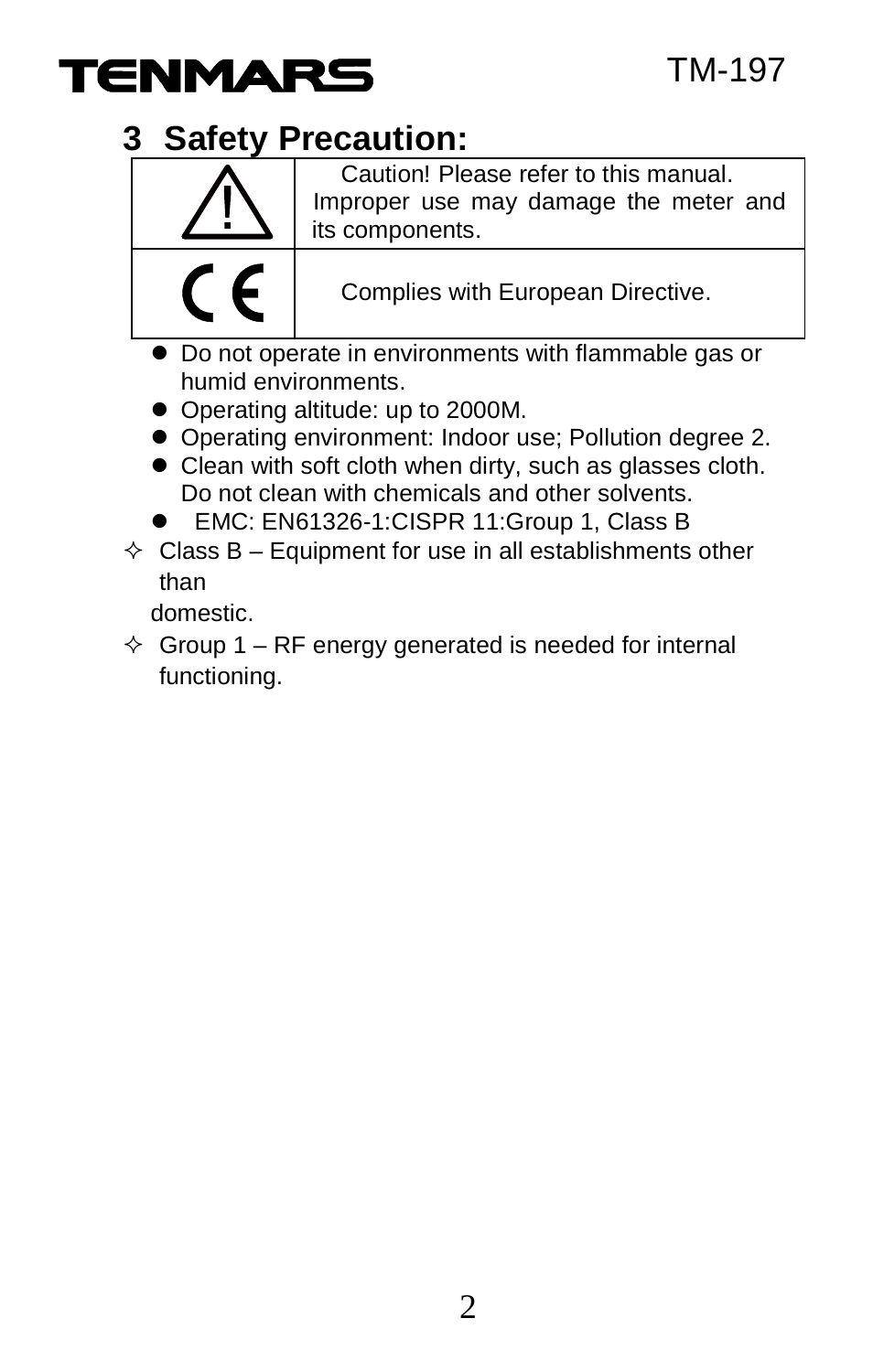

# **4 Instrument Description:**



- 1. Data hold<br>2. Power
- 2. Power<br>3. Backlio
- 3. Backlight button<br>4. SET/Peak value
- 4. SET/Peak value hold<br>5. Read the record data
- 5. Read the record data from RAM (R-M)/Left<br>6. Set to Zero (Zero)/ Relative Value (RFI)
- 6. Set to Zero (Zero)/ Relative Valuè (RÉL)<br>7. AC/DC switch/Up
- 7. AC/DC switch/Up<br>8. Manual range mo
- 8. Manual range mode/Automatic range mode<br>9. Manual record (REC)/ Auto record (LOG)
- Manual record (REC)/ Auto record (LOG)
- 10. Buzzer/GO & NO-GO
- 11. The max. & min. value hold/Down
- 12. Probe connector
- 13. External power DC 9V input
- 14. USB data output jack
- 15. Battery cover and tilt stand
- 16. LCD display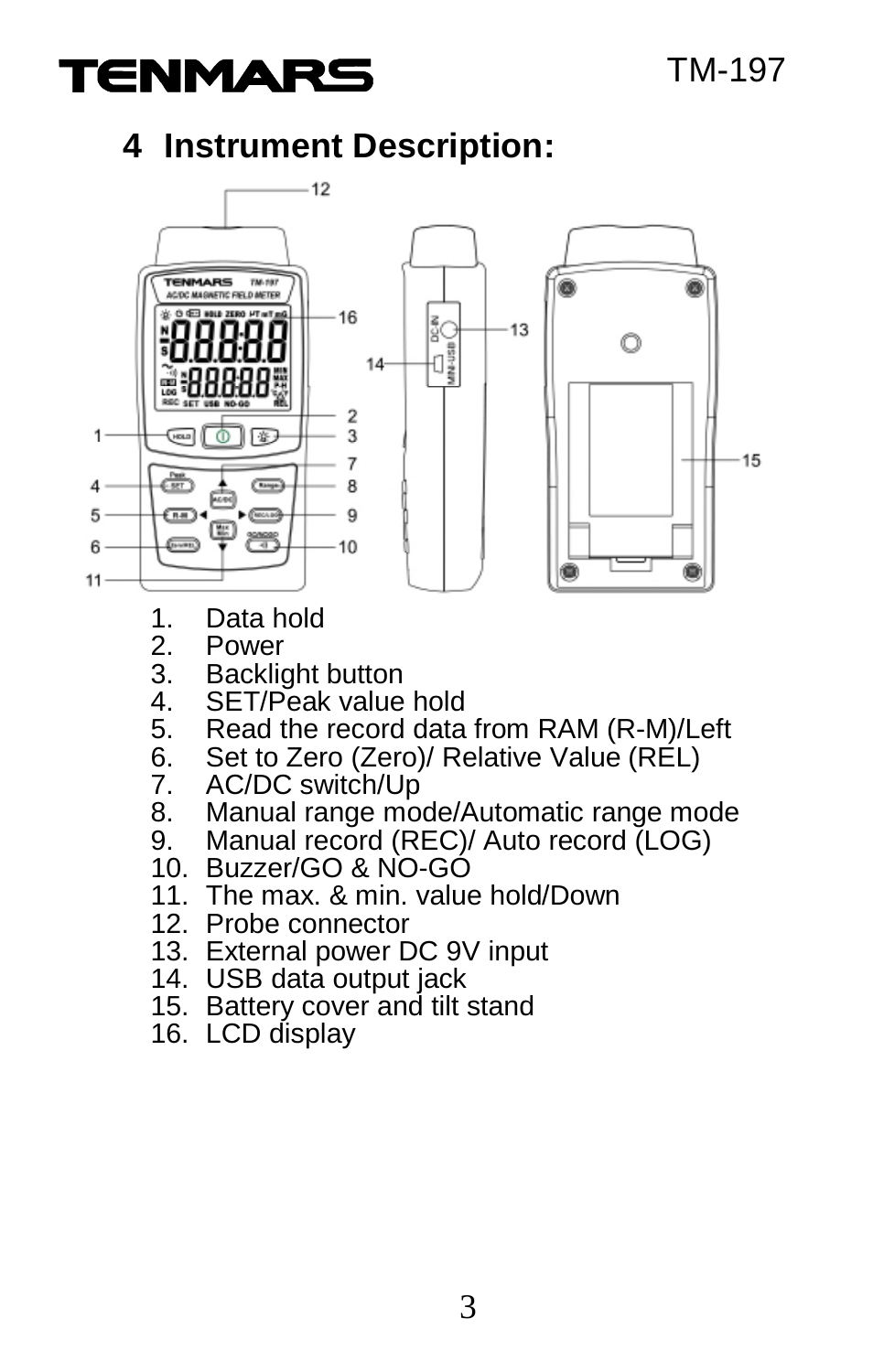

# **5 Operation:**

- 1. Press  $\circled{1}$  to turn on or turn off.<br>2. Remove the cap of probe.
- 2. Remove the cap of probe.<br>3. Move the HALL ELEMENT
- Move the HALL ELEMENT which is located on the tip of probe close to the magnet under test and start measuring. Please refer to Fig. 1.
- 4. Read the measured value from the LCD display.
- 5. Cover the cap of probe back.

| If the probe not inserted into the host or<br>not inserted completely, Err <sup>0</sup> , will<br>appear. Please turn power off and<br>ensure to insert the probe into the host;<br>again, turn power on. |  |
|-----------------------------------------------------------------------------------------------------------------------------------------------------------------------------------------------------------|--|
| If the probe is disconnected with the<br>host while working, Err 5 will appear<br>for warning.                                                                                                            |  |

# Fig. 1

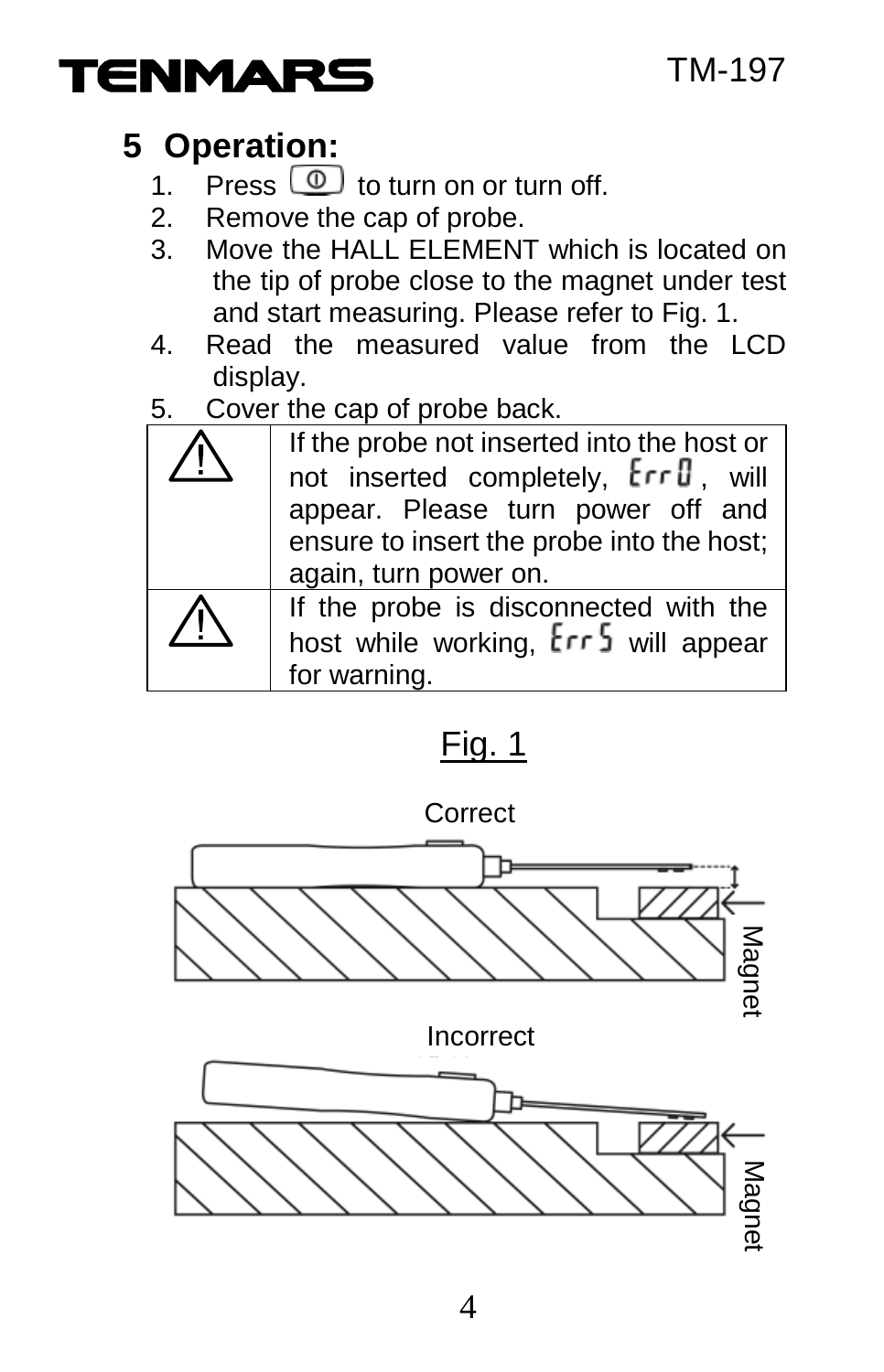

#### **5.1 Zeroing**

Move the probe away from the magnetic field and press (Zero/REL). ZERO will appear on the LCD. After zeroing completed, the ZERO disappears.

| If more than 3G or 0.3mT, Erre will<br>appear to prevent from erroneous<br>zeroing the value in measuring. (from<br>PC)    |  |
|----------------------------------------------------------------------------------------------------------------------------|--|
| If more than 3G or 0.3mT, Err 3 will<br>appear to prevent from erroneous<br>zeroing the value in measuring. (from<br>HOST) |  |
| The zeroing function is unavailable for<br>temperature.                                                                    |  |

#### **5.2 Peak Measurement**

Move the probe away from the magnetic field, then press and hold  $G$ <sup>reak</sup> for ≥2 seconds to start Peak Measurement. The upper digit row presents the instant measuring; the lower digit row presents the peak value x.x

Again, press and hold  $\overline{\text{SET}}$  to quit this function.

| I |  |  |
|---|--|--|
|   |  |  |
|   |  |  |

Zeroing will run automatically in prior to Peak Measurement. If more than 3G or 0.3mT, Err 4 will appear to prevent from erroneous zeroing the value in measuring.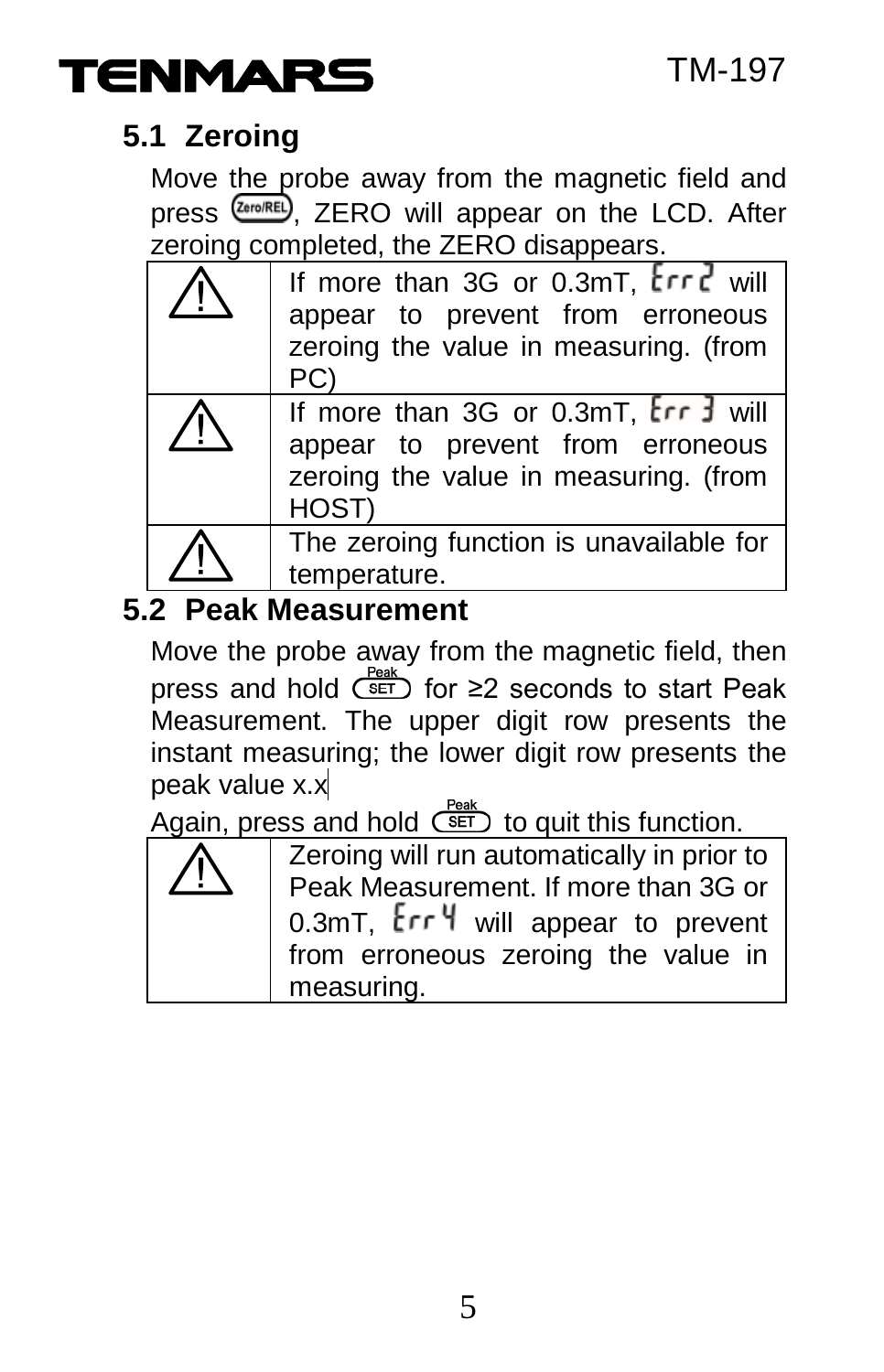

#### **5.3 Relative Value Measurement**

Press and hold  $(2e^{i\pi/RL})$  for ≥2 seconds to start Relative Value Measurement.

The difference between the two magnetic fields can be compared here. For instance, the 1<sup>st</sup> magnetic field is measured to be 100. At the time, press "REL" button, and the LCD displays 0; again, measure the 2nd magnetic field. If the measured value of the 2<sup>nd</sup> magnetic field is 120, the LCD will display 20 (120-100=20).

Again, press and hold  $\overline{\mathcal{L}_{\text{strm}}^{(RE)}}$  to quit this function.

#### **5.4 Turn on backlight**

Press  $\circled{3}$  to turn the backlight on or off.

If connected via an external power supply, the backlight will lit automatically and stay on.

 $*$  The backlight will automatically turn off after being lit for 30 seconds.

#### **5.5 Manual Record for One Log**

Press  $(R-M)$  to save one log of data, the LCD will show "REC" and the number of logs. For instance, if the current number is 10, it will be increased by 1 at each pressing. The number of logs is limited to be 200; if exceeded, the LCD will show "Full".

# **5.6 Auto Record**

Press and hold  $\frac{(RECL)00}{S}$ , LCD displays **LOG**, and the auto-recording function is enabled.

Again, press  $F_{\text{RECLOO}}$  to quit this function.

| 7 L. | The record is setup on PC via USB<br>connection.                                              |  |
|------|-----------------------------------------------------------------------------------------------|--|
| 7 [  | If the power is insufficient when<br>recording in logs, $E \rightharpoondown b$ will appears. |  |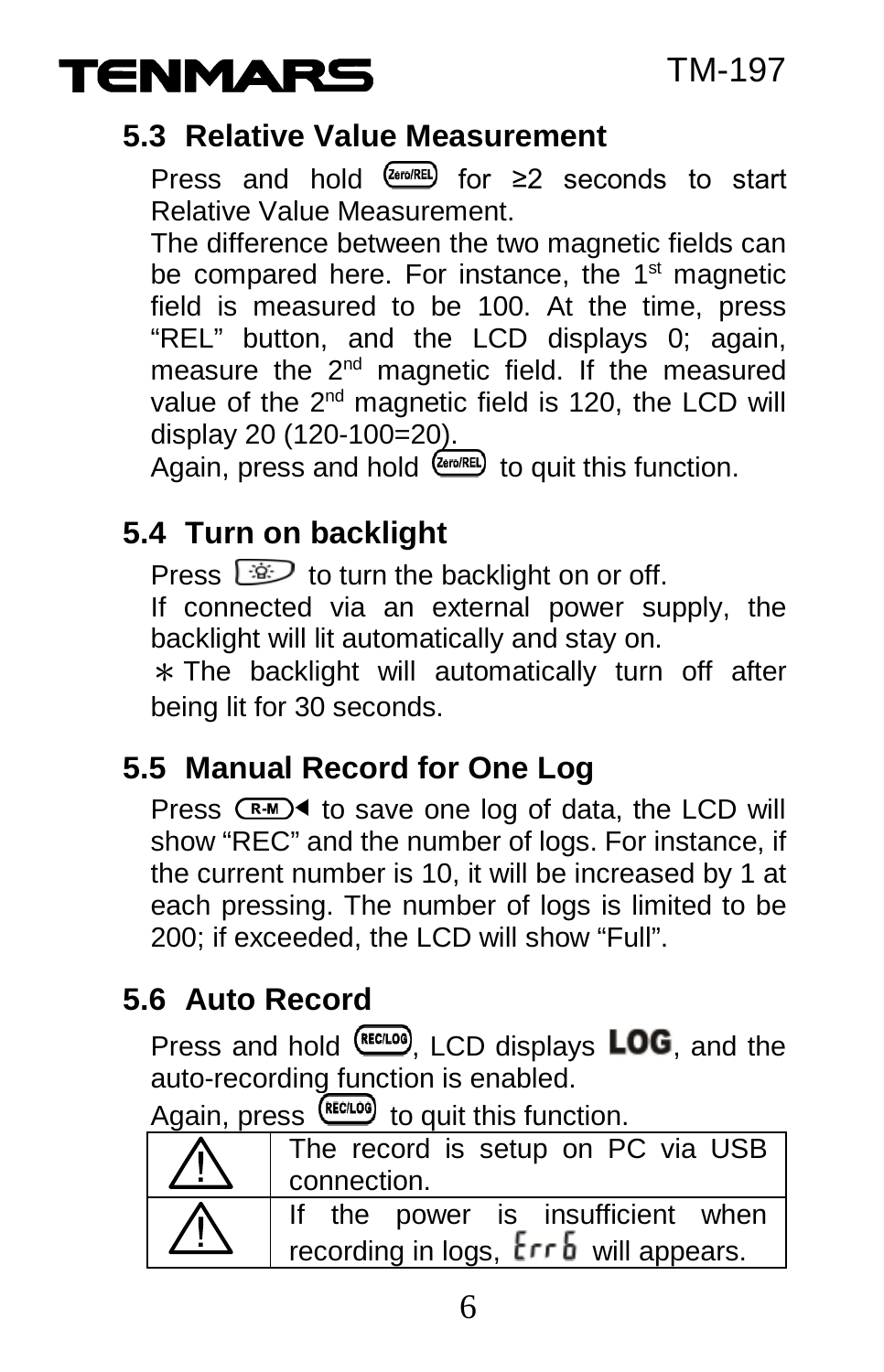

#### **5.7 Read the record data from RAM**

Press  $(R-M)$  for the reading mode, and  $(R-M)$ appears on the LCD. Press  $\overbrace{\text{even}}^{\text{(max)}}$  or  $\overbrace{\text{even}}^{\text{(max)}}$  to select the log number for reading. Press and hold  $\overline{R.M}$  to quit this mode.

# **5.8 Data Hold**

Press  $\begin{bmatrix} HOLD \\ HOLD \end{bmatrix}$  to enable or disable the data hold function.

# **5.9 The Max./Min. Values Hold:**

Press  $\frac{\text{Max}}{\text{Min}}$  to enable MIN/MAX function; again,<br>press  $\frac{\text{Max}}{\text{Min}}$  to show the MAX and MIN values by to show the MAX and MIN values by turns. Press and hold  $\binom{\text{Max}}{\text{Min}}$  to quit. The measured data can be held and updated as the

measured the MAX and MIN values.

# **5.10 Disable Auto Power Off Function:**

With power off mode, keep pressing (HOLD) press  $\Box$  to turn on power, LCD will show "n-SL" that means to disable auto power off function. Re-starting will reset to the auto power off function. The function will be disabled when an external power is detected.

#### **5.11 Stopping buzzer**

Press  $\Box$  to stop the buzzer's beep.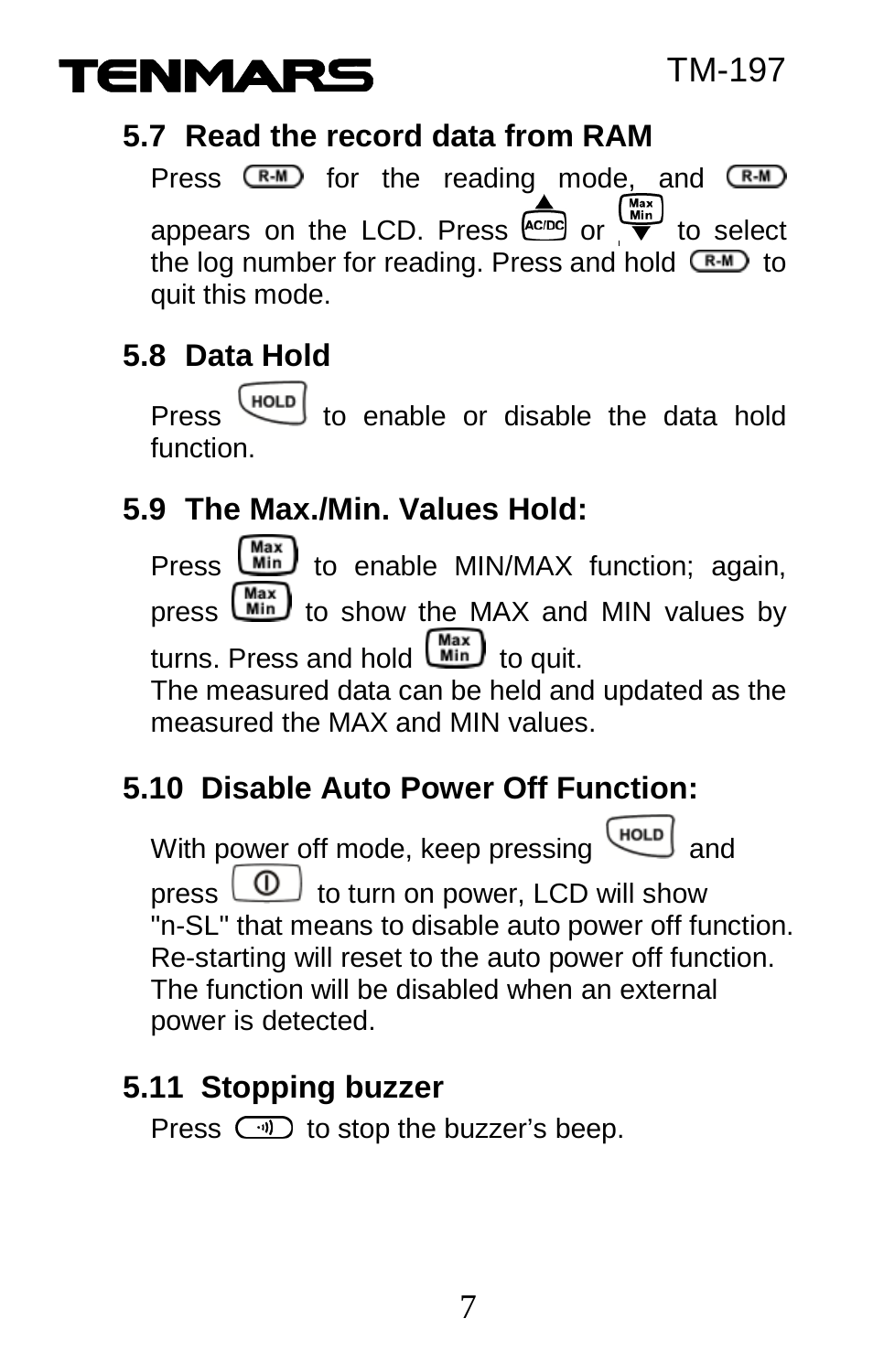

#### **5.12Manual range mode/Automatic range mode**

Press (Range) to operate in the manual range mode with the LCD showing  $\mathbf{M}$ . This can change into two different range modes.

Press and hold  $\binom{Range}{1}$  for  $\geq 2$  seconds to return to automatic range mode with LCD showing  $\blacksquare$ .

# **5.13AC/DC Switching magnetic field**

Press  $\leftarrow{f^{c,p}c}$  to switch the measurement between AC magnetic field and DC magnetic field.

# **5.14Setup**:**Step 1~ Step 8**

Press  $F$  to enter the setup procedure from step 1 to step 8, while  **flashes on the LCD.** 

#### **Step 1. Setup unit G or mT.**

1. Press  $\overline{A^{(max)}_{\text{cusp}}}$  or  $\overline{A^{(max)}_{\text{c}}}$  to select the unit G or mT. 2. Again, press  $F$  to go to Step 2.

- **Step 2. Setup unit ℃ or F**<br>1. Press  $\overset{\text{A}}{\underset{\text{A} \in \text{DPO}}{\bigtriangleup}}$  or  $\overset{\overset{\text{Wax}}{\bigcirc}}{\underset{\text{V}}{\bigtriangleup}}$  to select to select the unit  $^{\circ}$ C or  $^{\circ}$ F.
- 2. Again, press  $\overline{\text{I}}$  to go to Step 3.

#### **Step 3. Set up the upper limit (Max.) for alarm GO/NO-GO**

- 1. The default value is 20000G (2000.0mT). Press or  $\begin{pmatrix} \frac{Mn\pi}{Nn} \\ \hline \end{pmatrix}$  to modify and setup the default value.
- 2. Again, press  $\overline{\text{SET}}$  to go to Step 4.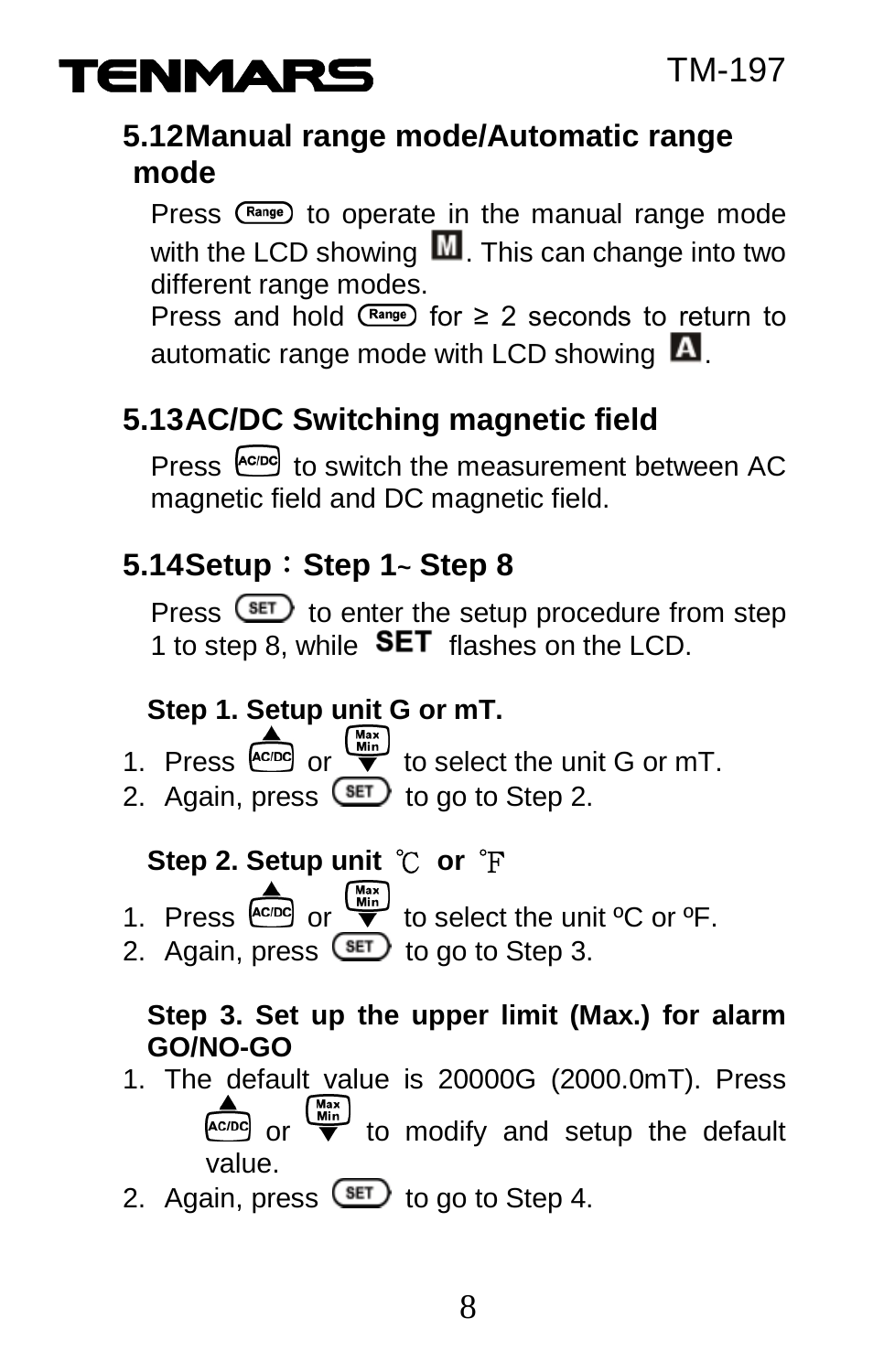

#### **Step 4. Set up the lower limit (Max.) for alarm GO/NO-GO**

1. The default value is 0G (0.0mT). Press come or

to modify and setup the default value.

2. Again, press  $F$  to go to Step 5.



If the min. value is more than the max. value,  $\mathsf{Err}$  appears.

#### **Step 5. Setup the measurement interval of alarm GO/NO-GO**

- 1. The default value is 2 seconds. Press  $\overline{f_{\text{eno}}}$  or  $\overline{f_{\text{eno}}}$ to modify and setup the default value.
- 2. Again, press  $\circled{f}$  to go to Step 6.

#### **Step 6. Setup year/month/date**

- 1. Go to the mode to setup the year/month/date.
- 2. Press  $(R-M)$  or  $R_{REC,LO}$  to select the item to modify, the digits of the selected item will flash.
- 3. Then, press  $\overset{\bullet}{\phantom{a}}$  or  $\overset{\overset{\bullet}{\phantom{a}}}{\phantom{a}}$  to correct the value.
- 4. Again, press  $F$  to go to Step 7.

#### **Step 7. Setup hour/minute:**

- 1. Go to the mode to setup the hour/minute.
- 2. Press  $(RM)$  or  $\blacktriangleright$   $(RE)$  to select the item to modify, the digits of the selected item will flash.
- 3. Then, press  $\overline{\mathbb{R}}$  or  $\overline{\mathbb{R}}$  to correct the value.
- 4. Again, press  $\overline{\text{Set}}$  to go to Step 8.

#### **Step 8. Clear the manual record:**

1. Go to the mode to clear the manual record  $LO$  shows  $L$ r n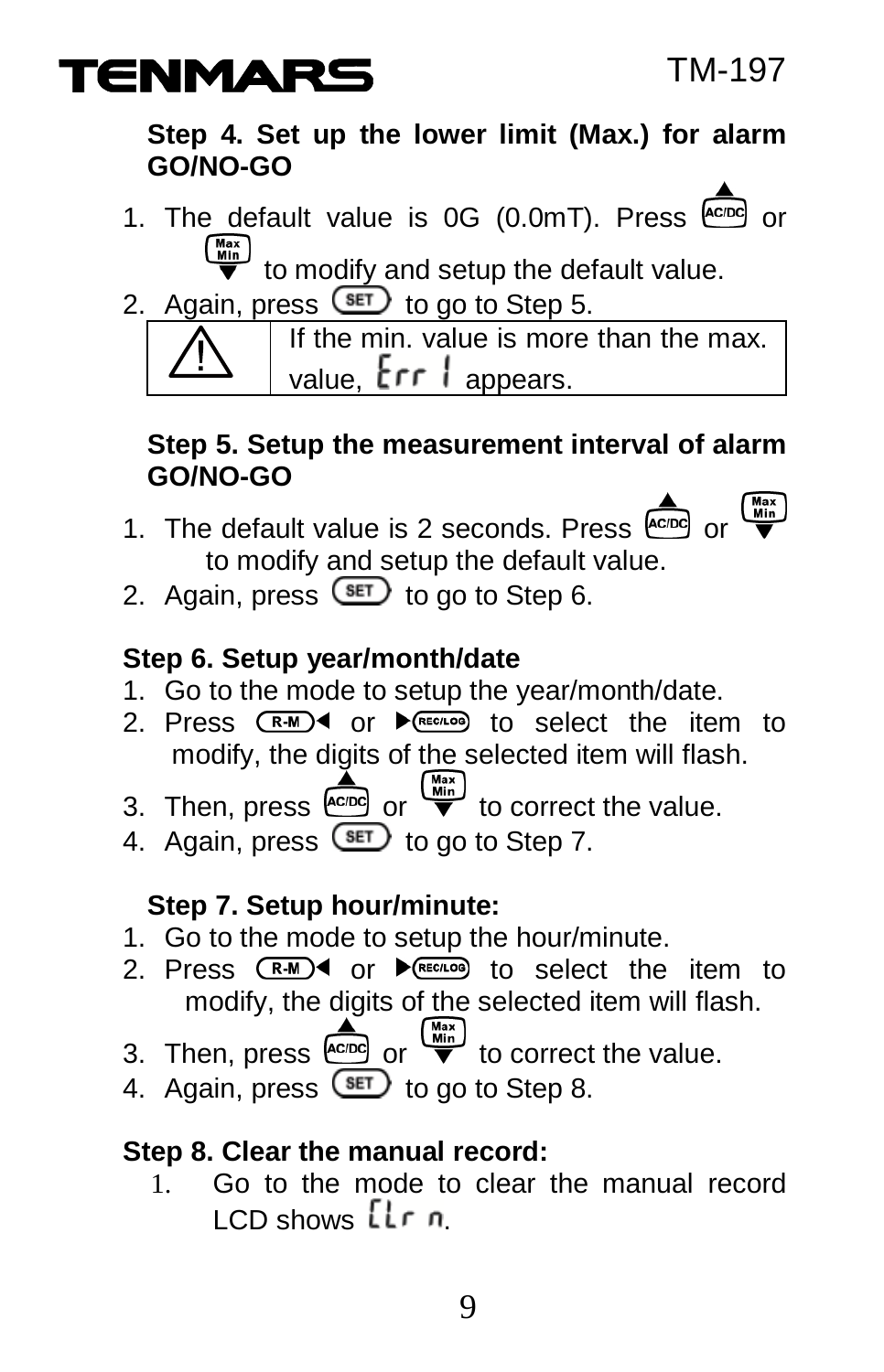

- 2. Press  $\overbrace{k_{\text{cond}}}^{\bullet}$  or  $\overline{w}$  to select  $\overline{y}$  or  $\overline{\mathbf{n}}$  where the default value is  $\mathbf \Pi$ .
- 3. If the record is not cleared, press  $\frac{\text{SET}}{\text{S}}$  again to return to the measurement mode when the  $LCD$  shows  $\mathbf{\Pi}$
- 4. If  $\overline{\mathbf{J}}$  is selected, press  $\overline{\text{Set}}$  to return to the measurement mode and clear the record while LCD shows "CLEAR".

# **6 Software Installation:**

Windows 7 / Windows 10 operating systems

- Place the CD included with this meter into the CD/DVD-ROM drive of the PC to connect to and install the desktop program:
- Run the desktop application:

| Magnetic METER              |  |
|-----------------------------|--|
| <b>agnetic METER</b>        |  |
|                             |  |
| Software Installation       |  |
|                             |  |
| vc_redist.x86               |  |
|                             |  |
| vc_redist.x64               |  |
|                             |  |
| <b>W</b> Installation Guide |  |
| Exit                        |  |
|                             |  |

 Connect the USB cable included with this meter to the PC, as shown in the figure below.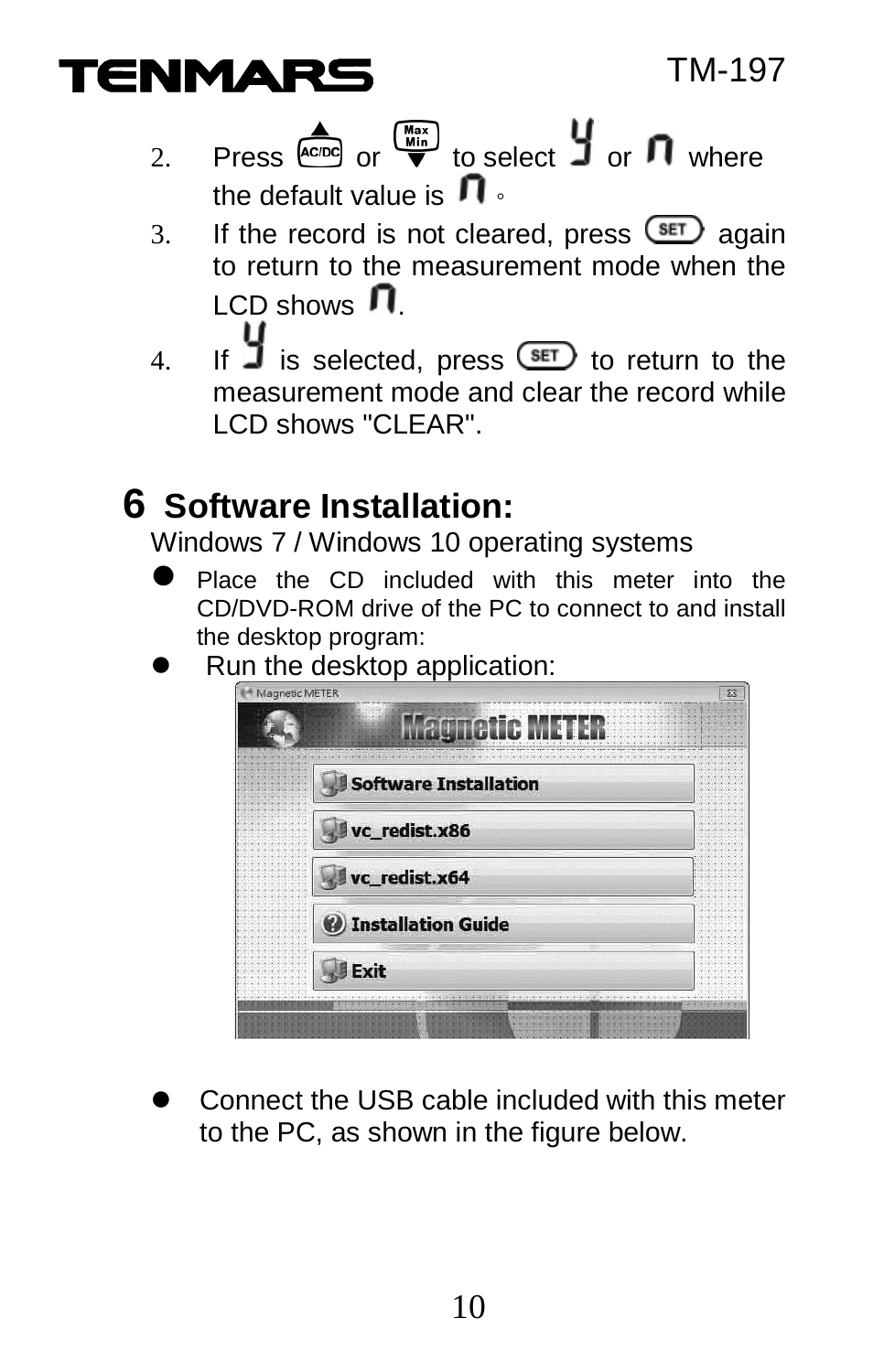# **TENMARS**



Execute the PC desktop software program: Double-click the left mouse button on the desktop program (Thermometer Meter) to execute the desktop program.

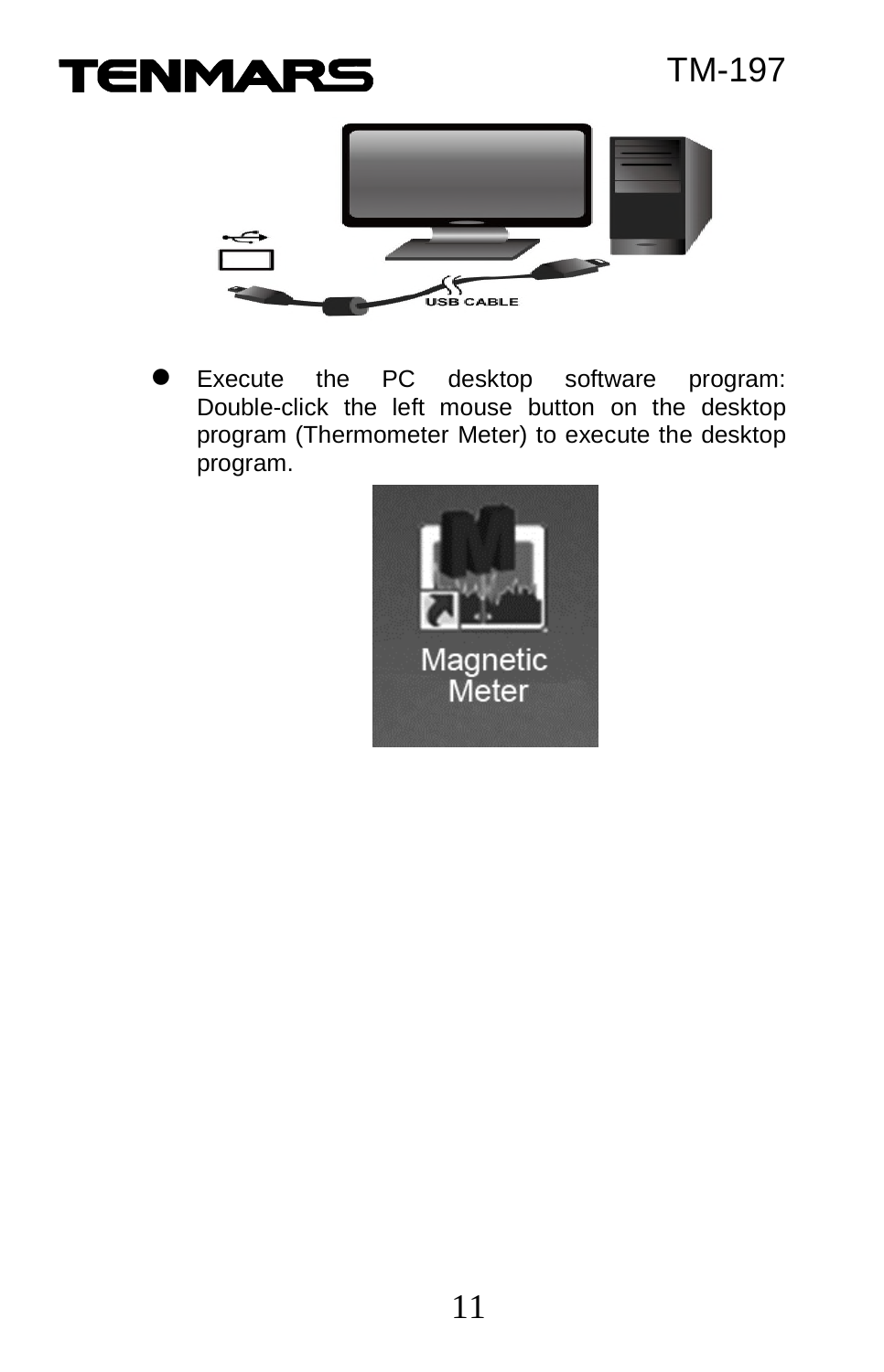

# **7 General Specifications:**

- Liquid crystal display (LCD) of 5 digits with the displaying value up to 30000.
- Backlight display. The backlight is manually turned on (it will turn off automatically after turned on for 30 seconds) and turned off. If connected via an external power supply, the backlight will lit and stay on; it will turn off until the external power supply disconnected.
- Enable and disable auto power off function (default 15 minutes).
- Measurement range: 0~3000mT (milli Tesla) /0~30000G (Gauss); Auto Range function (with Automatic Measurement).
- Conversion of units:  $1mT$  (milli Tesla) =  $10G$ (Gauss)
- Relative value/Peak hold/Real time Zeroing function.
- Enable and disable auto power off function (default power off is 15 minutes from the last operation).
- DATA HOLD(Data hold)
- MAX/MIN (Maximum hold/ Minimum hold)
- The GO and NO-GO alarm function and its settings that can be applied to detect good and defective products on the production line.
- Unit switch for Gauss/Tesla.
- The maximum, minimum, and average values: auto export the top 10 max./top 10 min./ average values based on the data which is recorded and downloaded to the computer.
- As connected to a PC, press REC to record the real-time data in the PC.
- Overload display: "OL".
- Manual recording: up to 200 logs.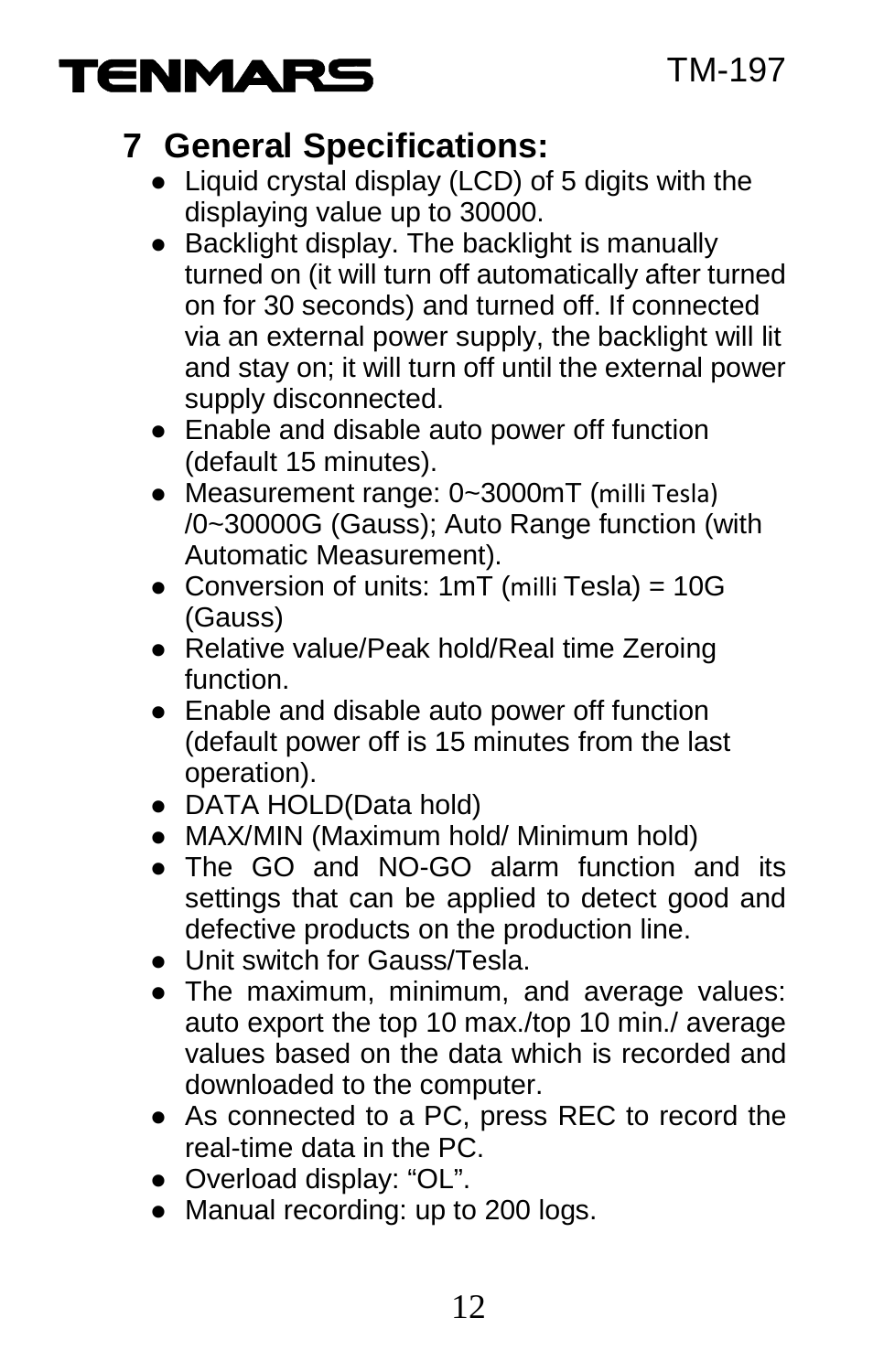# **TENMARS**

- Automatic recording: up to 7000 logs where the record interval shall be setup with PC.
- $\bullet$  " $\bullet$ ": detection for battery low
- Battery life: Approximately 100 hours.
- Operation temperature and humidity: 5°C to 40°C (41°F to  $104^\circ$ F), < 80%RH  $\circ$
- Storage temperature and humidity:0°C to 50°C, relative humidity under 70%.
- Weight: Approximately 320 grams (with battery)
- $\bullet$  Dimensions: 156 (L) x 73 (W) x 35 (H) mm
- **AC to DC Adaptor**

External AC 100~240V to DC 9V/0.5A power supply

Plug: The pin in the center connects to the positive electrode and the outer case is negative electrode

Diameter: 5.5mm; internal diameter: 2.1mm

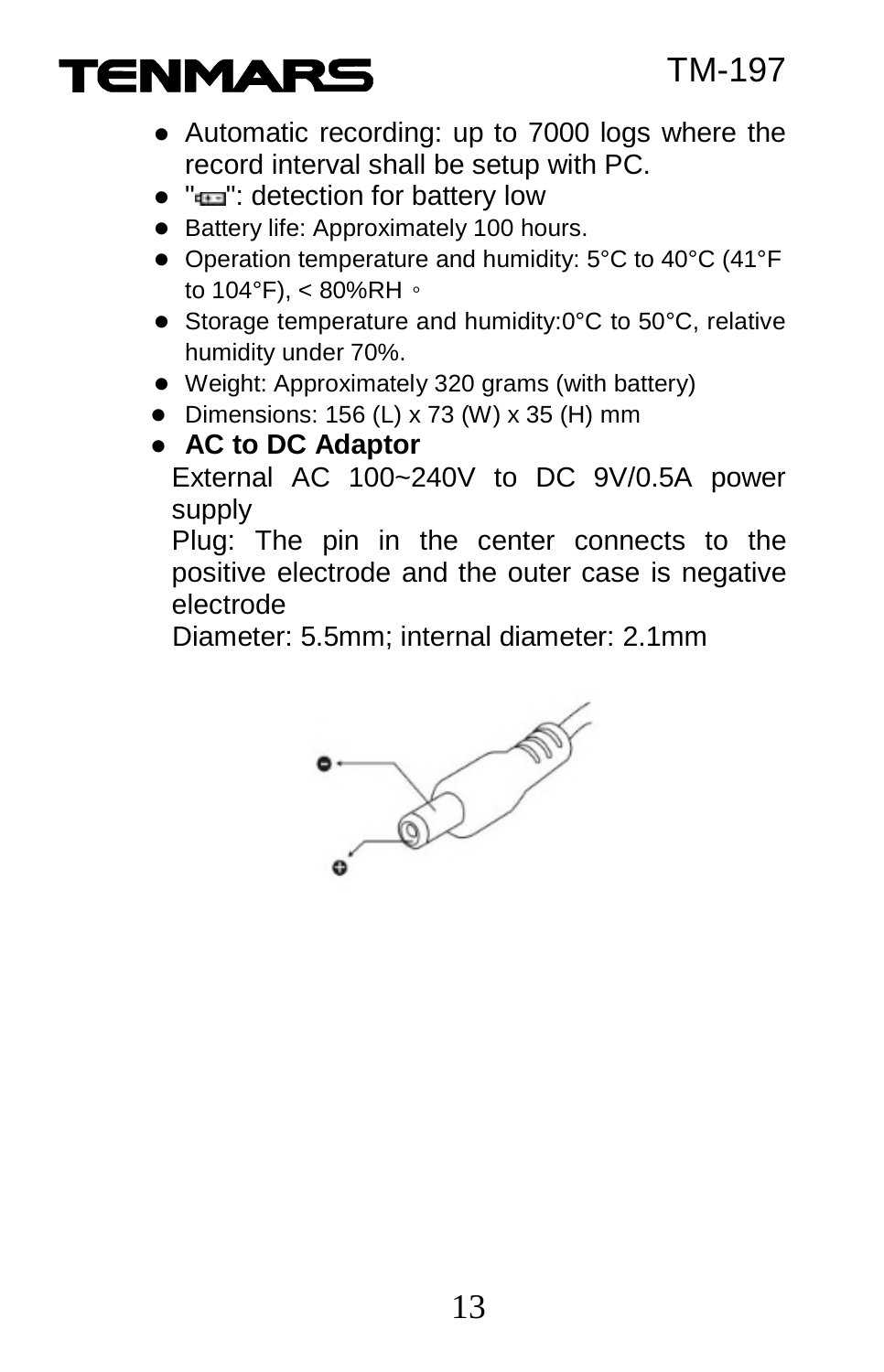

# **8 Electrical Specification:**

Accuracy is indicated as [% rdg + dgt] at  $23^{\circ}$ C ±  $5^{\circ}$ C with  $RH \leq 80\%$ .

| Specifications  | Range                        | Resolution        | Accuracy             |
|-----------------|------------------------------|-------------------|----------------------|
|                 | 300.00 mT                    | $0.01$ mT         | $\pm(4\% + 10$ dgt)  |
| DC milli Tesla  | 2000.0 mT                    | 0.1 <sub>mT</sub> |                      |
|                 | $2000.1 -$<br>3000.0 mT      | 0.1 <sub>mT</sub> | N/A                  |
|                 | 3000.0G                      | 0.1G              | $\pm(4\% + 10$ dgt)  |
| DC Gauss        | 20.000G                      | 1G                |                      |
|                 | 20,001<br>$\sim$<br>30,000 G | 1G                | N/A                  |
| AC milli Tesla  | 150.00mT                     | $0.01$ mT         |                      |
|                 | 1500.0mT                     | 0.1 <sub>mT</sub> | $\pm (5\% + 20$ dgt) |
| <b>AC Gauss</b> | 1500.0G                      | 0.1G              |                      |
|                 | 15.000G                      | 1G                |                      |

#### Temperatures:

| Range      | -20~50℃/-4~122°F                         |
|------------|------------------------------------------|
| Resolution | $\pm 0.1^{\circ}$ C/ $\pm 0.1^{\circ}$ F |
| Tolerance  | $\pm 1.0^{\circ}$ C/ $\pm 1.8^{\circ}$ F |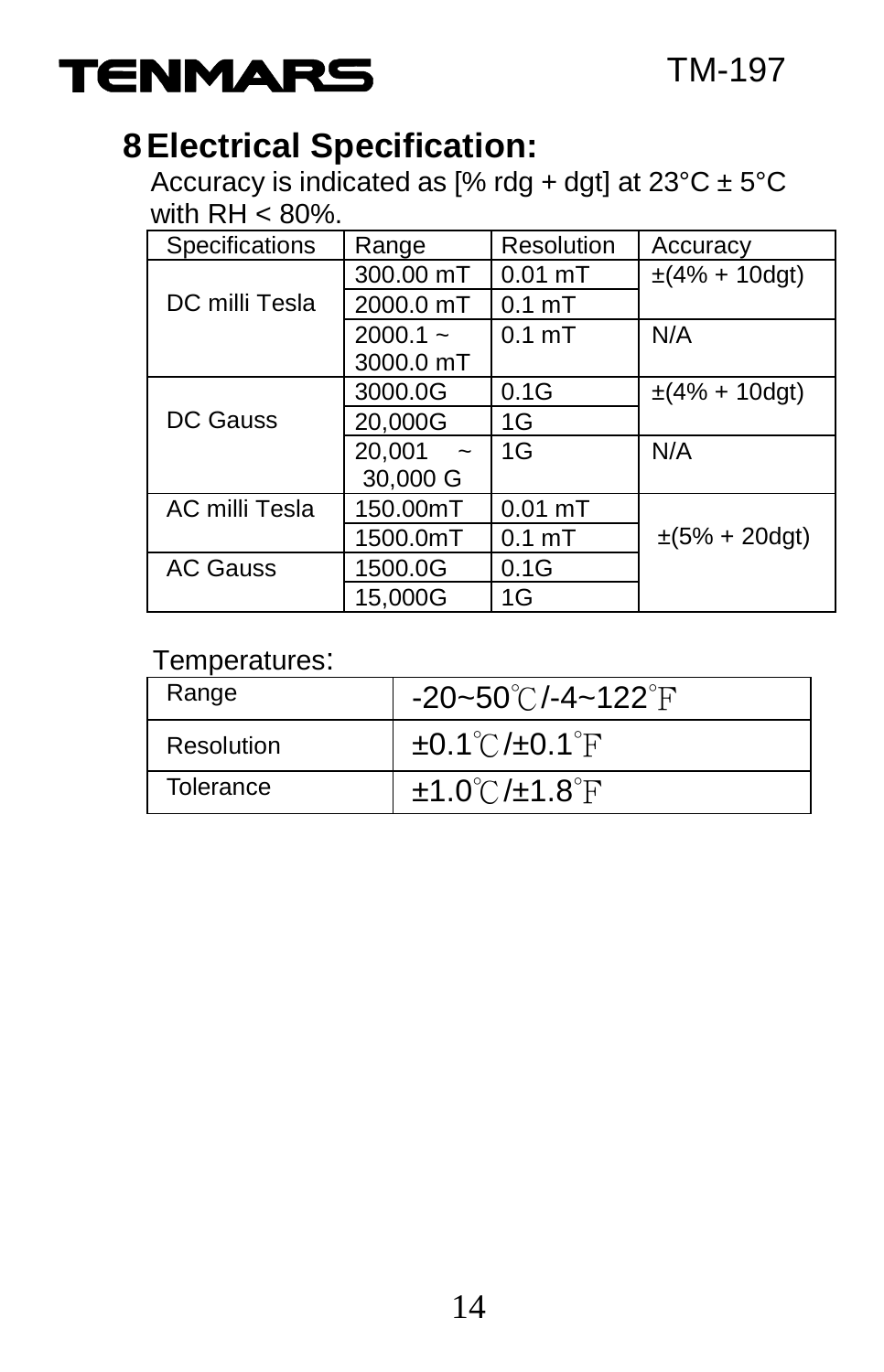

#### **9 Maintenance or Repair**

- 1. When the When " $\frac{1}{2}$ " symbol is displayed on the LCD, it means that there is insufficient power; please change the battery immediately in order to ensure its accuracy.
- 2. Do not place the meter in locations that have high temperature, humidity or that are exposed to direct sunlight.
- 3. Remember to turn off the power after usage; remove the battery if not used for a long period of time in order to prevent battery leakage and causing damages to internal components.
- 4. When the instrument failure, only by the authorized service provider or return the original repair.

#### **10Battery Replacement**

- 1. Turn off the power.
- 2. Open the frame and battery cover at the back of the meter, remove the batteries.
- 3. Insert 6 pcs of new AAA 1.5V batteries according to the battery polarity.
- 4. Put the battery cover and frame back in place.

#### **11 End of Life Disposal**



Note: This symbol indicates that the meter and its accessories must be separated and processed properly.